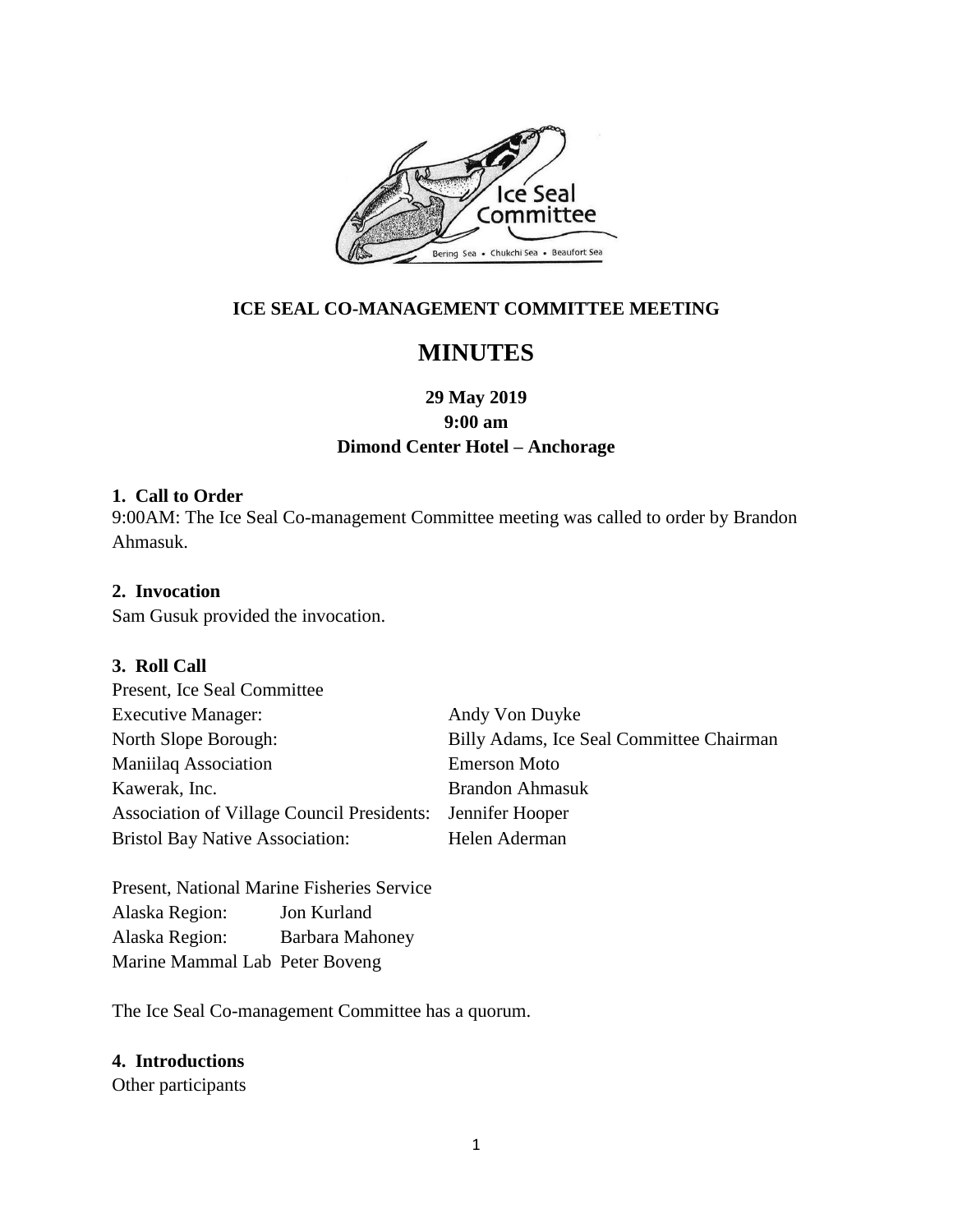| North Slope Borough:                                    | Taqulik Hepa, Carla Kayotuk, Doreen Leavitt, Dr. |
|---------------------------------------------------------|--------------------------------------------------|
|                                                         | Raphaela Stimmelmayr                             |
| Association of Village Council Presidents: Albert Simon |                                                  |
| <b>Bristol Bay Native Association:</b>                  | Sam Gusuk                                        |
| Marine Mammal Lab                                       | Michael Cameron                                  |
| <b>National Marine Fisheries Service:</b>               | <b>Shawn Carey</b>                               |

# **5. Dispense with "Robert Rules of Order" and proceed by consensus**

Robert Rules of Order were dispensed with by the Ice Seal Co-management Committee.

## **6. Select a Chairman from National Marine Fisheries Service**

Jon Kurland was selected as Chairman of the Ice Seal Co-management Committee.

# **7. Adopt the Ice Seal Co-management Committee Agenda**

The Ice Seal Co-management Committee agenda was adopted by consensus.

# **8. Approve the May 22, 2018 Ice Seal Co-Management Committee meeting minutes**

The 22 May 2019 Ice Seal Co-management Committee meeting minutes were tabled for review until later in the day. Albert motioned to approve the 2018 meeting minutes. Barbara Mahoney seconded this motion. The Ice Seal Co-management Committee meeting minutes were approved by consensus.

# **9. Ice Seal Committee Topics**

# **a. Executive Manager (Andrew Von Duyke) position and status**

Former Ice Sea Committee (ISC) Executive Manager, Michael Pederson, retired. The Ice Seal Co-management Committee thanks Michael Pederson for his hard work and service with the Ice Seal Co-management Committee. The ISC is in a transitional period. Andy Von Duyke, Carla Kayotuk, Larinda Danner, and North Slope Borough (NSB) interns worked together to prepare for this meeting. Andy is the new Executive Manager and Karla is the Assistant Executive Manager.

What style of minutes does the Ice Seal Co-management Committee prefer? Do they only want the action items listed or a transcription of meeting discussions?

Peter Boveng reminded the Ice Seal Co-management Committee that whoever chairs the meeting will provide the minutes. NMFS is responsible for the Ice Seal Co-management Committee. Barbara, Andy, and Peter are taking meeting notes and will combine their notes to submit for review at the next Ice Seal Co-management Committee meeting.

## **b. Current ISC operations**

Andy is the Executive Manager, and will be supported by Carla, Taqulik, and Larinda.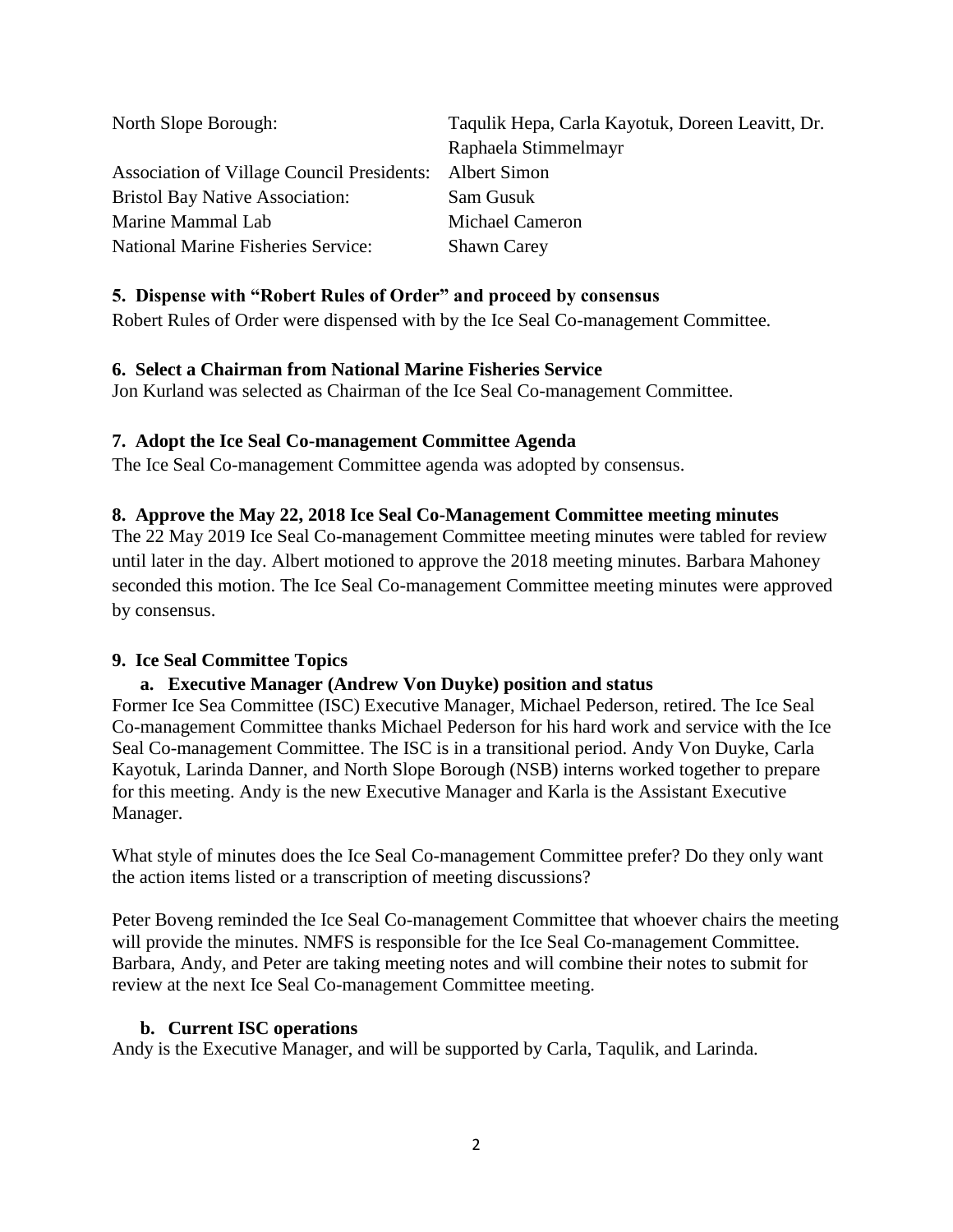The Executive Manager requested input from the Ice Seal Co-management Committee so that he can complete their requests, along with the requests of the ice seal subsistence hunting communities. Andy requested that all Ice Seal Co-management Committee business be funneled through him, and he will allocate work to the team.

# **10. NMFS Topics**

# **a. Petition to delist the threatened ring seals**

Jon provided an update on the petition to delist the ringed seals. Alaska Department of Fish and Game (ADFG), Arctic Slope Regional Corporation, Inupiat Community of the Arctic Slope, and NSB are the petitioners. This petition provided information in support of a request that NMFS review the status of ringed seals. Under section 4 of the ESA, NMFS must review the petition and determine within 90 days (to the extent practicable) whether the petition presents substantial information indicating that delisting may be warranted.

- 1. If the answer is yes, then the agency completes a status review, which is an in-depth analysis of the status of the species and threats to the species.
- 2. If the answer is no, then the review stops, but NMFS's determination could be challenged in court.

NMFS is reviewing the petition. If NMFS proceeds with a status review, then there will be an opportunity for public comments.

Helen Aderman reminded NMFS to consider the Bristol Bay region. Helen requested that scientist simplify the scientific terms that are discussed (ex., species and subspecies).

Sam mentioned that in the past, there were lots of herring, and bearded seals in the area. Herring was food for people and seals. ADFG allowed a commercial harvest and spawning herring are declining in Bristol Bay. Locals would harvest herring and herring roe around Togiak Bay, now Togiak villagers have to travel 40 miles to find spawning herring. How does the decline of herring biomass, with respect to herring management, relate to ringed seal status?

Peter acknowledged there is a change in the herring and seal populations in Bristol Bay, like the changes in other regions. The Alaska Fisheries Science Center, Marine Mammal Lab (MML) does not yet understand this relationship to say how changes in herring will affect seals, particularly ringed seals, with respect to this delisting petition.

Helen said that federal and state agencies do not acknowledge the traditional ways of managing the resources. Helen requested that government agencies work with local tribes to conserve their resources. She mentioned that some tribes voluntarily restrict marine mammal harvest for conservation purposes, while other governmental agencies (ex., ADFG and the herring fishery) manage for overharvest. This contradicts tribal conservation efforts and fails to acknowledge the tribal entity's efforts. Federal and state agencies need to establish conservation measures to protect low number species. Helen wants to ensure that NMFS consider the testimonies that were given by local communities. When the federal and state agencies make decisions, they need to work with the tribes.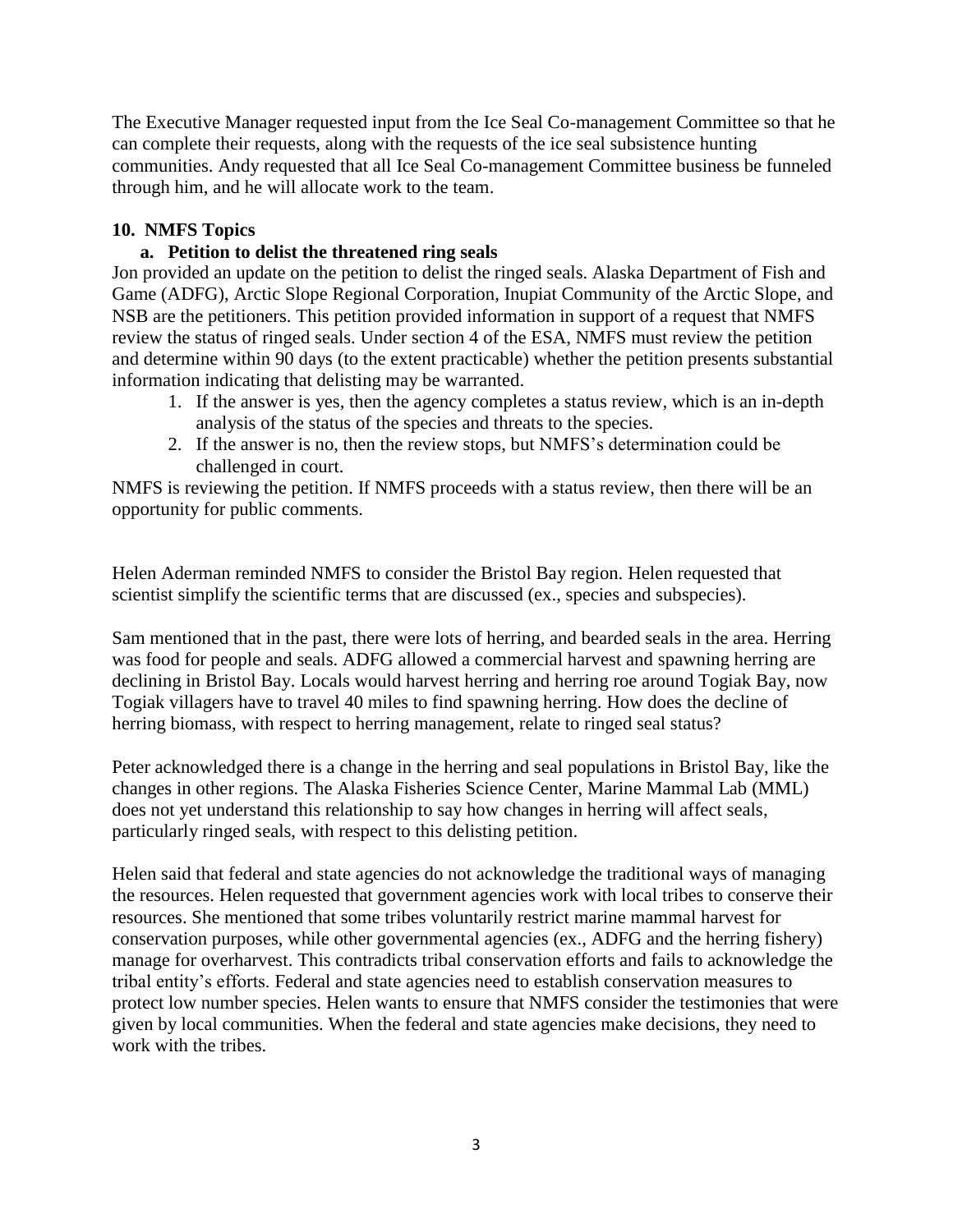Albert asked how or what makes the decisions to list ringed seals under the ESA, or not list ringed seals. What information goes into the listing decisions? What information can the hunters provide about listing ringed seals and other ice seals?

Jon responded that the petitioners reported "new" information and asserted that NMFS misinterpreted the information available, which would indicate that listing ringed seals was an error, and therefore, ringed seals should be de-listed.

NMFS has to determine if the body of the provided information is new substantially different from what the agency considered before. The standard for the listing review is whether the petition presents "substantial scientific or commercial information" in support of delisting, "such that a reasonable person conducting an impartial scientific review would conclude that the action proposed in the petition may be warranted." If hunters and/or tribes wish to send information about the listed ice seals, NMFS will consider it, but there is no public comment phase for the initial petition evaluation process. NMFS did receive one unsolicited letter from the oil and gas industry.

Helen was assured that NMFS will include all comments submitted by hunters in their decision to list or not list under the ESA.

Brandon asked about the status of the ringed seal information (i.e., age of previous surveys) and their use during this review. Brandon wondered if more surveys were required. Jon reported that only the latest available information ('in our files') will be used during this review. NMFS will not conduct new science or surveys to update information for the petition.

Brandon asked about other data on ringed seals, like ancillary information (e.g., ecosystem type data). Jon said that the initial review of a petition is limited to information NMFS already has, and other relevant information (e.g., climate change projections, ecosystem type data, and public comments) will be collected and used if NMFS conducts a full status review. Brandon suggested that NMFS consider the interrelatedness with other portions of the ecosystem.

Albert asked about the future outlook for ice seals, given the current weather changes and loss of sea ice that are occurring. Jon agreed that we are now in uncharted territory with respect to science and traditional ecological knowledge (TEK). Five-year status reviews will help to assess population trends, but there is a great deal of uncertainty with the current conditions.

Taqulik mentioned that listing animals under the ESA changes how Native people access these species for subsistence. Hunters' feedback is not consistent with predictions for listed animals (i.e., ice seals are healthy). With listing under the ESA, critical habitat designations and recovery plans will come, along with research priorities, reporting, etc. Outside interest groups will inject themselves into what should be a close relationship between hunters and regulatory agencies. The Recovery Plan team should be agency staff (ex., NMFS, etc.), hunters, and ISC Board. Remember that misinformation creates confusion and fear among subsistence communities. Some hunters are still not sure they can subsistence harvest listed marine mammals. Taqulik has a 'cheat sheet' with four main points to delist ESA species. Taqulik will provide the ISC a summary page for the rationale behind the petition to delist ringed seals.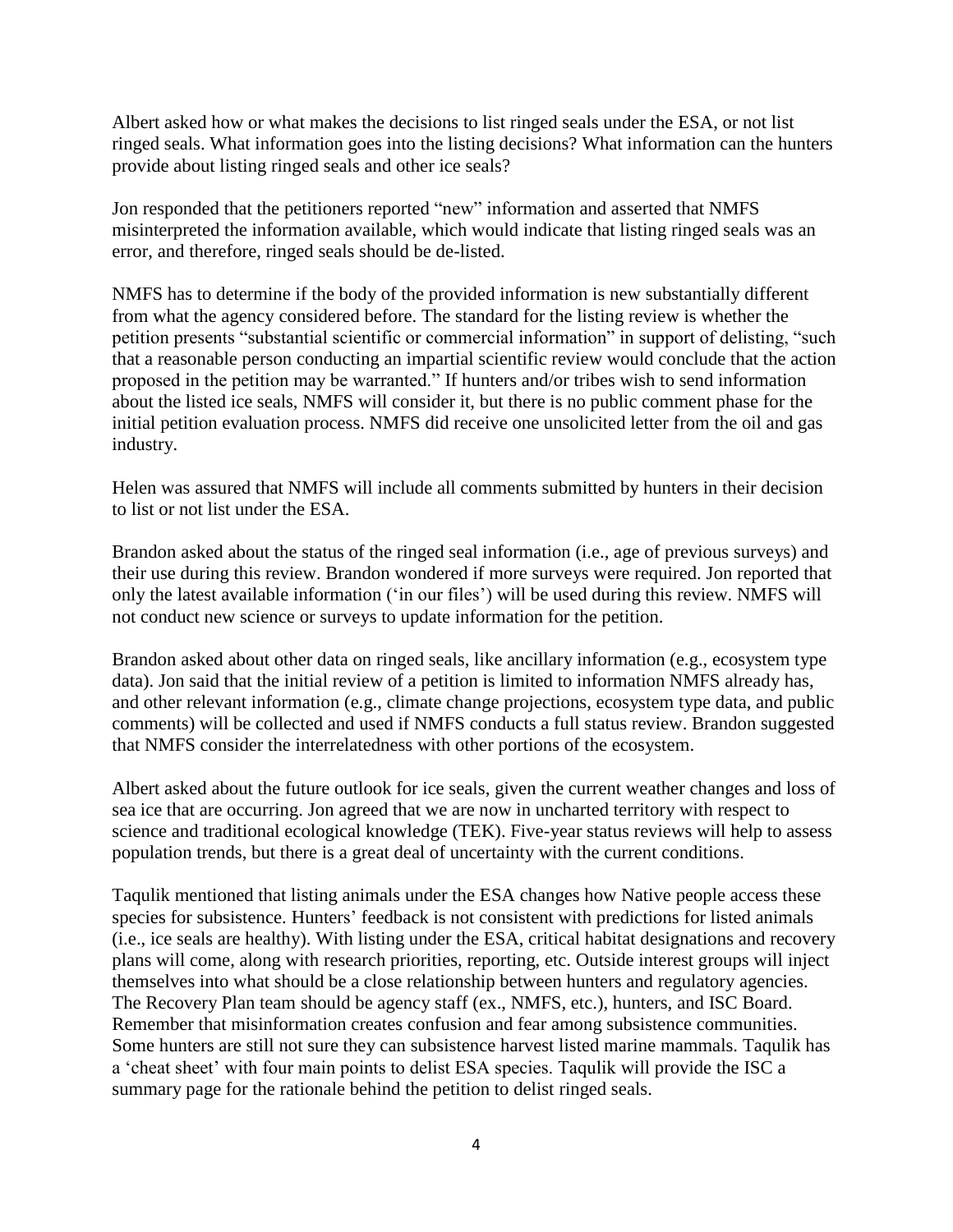Billy Adams reminded the ISC that many communities are served by the ISC and there is confusion within those communities about ESA listed marine mammals. Billy mentioned that all ISC board members should return to their communities with fact sheets about the ESA listing/delisting process. ISC is a small organization, but it represents a very large community of hunters. Everything is elevating quickly. There has been confusion with the ESA since the establishment of Alaska Native organizations. Explanations to community residents can be difficult to get people to understand. Billy would like a fact sheet so there is no confusion or mistakes about these ESA processes. Can NMFS and/or the ISC create these fact sheets?

Jon stated that the NMFS created an ice seal fact sheet of 'frequently asked questions (FAQ)' throughout the listing process, about 10 years ago. This FAQ sheet has been updated 2-3 times. Jon agreed to updating and circulating the NMFS FAQ sheets on ice seals.

Brandon mentioned the Nome radio (KNOM) call-in show are an effective method to get your message across. Brandon did a radio show in Nome, and Jon called in from Juneau. The board was all lit up with phone calls. The first caller asked, "Can we hunt?" Jon said, "Yes, there are no restrictions on ice seal hunting." All the calls hung up, and the lights went out! All the callers received the answer to their most important question.

Peter requested that updated FAQ (information) sheets should be added to the annual Action Plans. Outreach efforts can be included in the Action Plan. For example, the Executive Manager (Andy) and NMFS representative (Barbara) should anticipate future questions, based on ISC and NMFS actions, which are relevant to subsistence needs. This review can be completed annually as part of the Action Plan, which will also include scientific research.

# **b. Notice of Intent to sue NMFS for failure to designate critical habitat for bearded and ringed seals**

Center for Biological Diversity (CBD) gave a 60 day Notice of Intent to sue NMFS for not (yet) designating bearded and ringed seal critical habitats. When a species is listed, there is a requirement to designate critical habitat. NMFS placed the critical habitat designation on hold due to litigation over the ESA listings. Critical habitat designations are usually provided one year after listing under the ESA. Bearded and ringed seals critical habitats are not complete, and therefore, CBD is suing NMFS. NMFS will likely enter into a settlement process to define a timeline for critical habitat designation.

Brandon expressed hope to have tribe and regional input, which will be considered when NMFS designates critical habitat. The oceans are part of ice seal critical habitat, but seals can travel 70- 80 miles upriver, and lagoons are also very important, especially for young pups. For example, riverine and estuarine lagoon systems are "critical" to ice seal survival.

Jon reminded the Ice Seal Co-management Committee that a proposed rule for ringed seal critical habitat was issued (December 2014). This process was stopped during the lawsuit that challenged the listings of bearded and ringed seals. When the critical habitat designation process starts again there will be opportunities for the ISC, hunting communities, and the public to provide information on what habitat is critical (and what is not critical) for ringed (and bearded)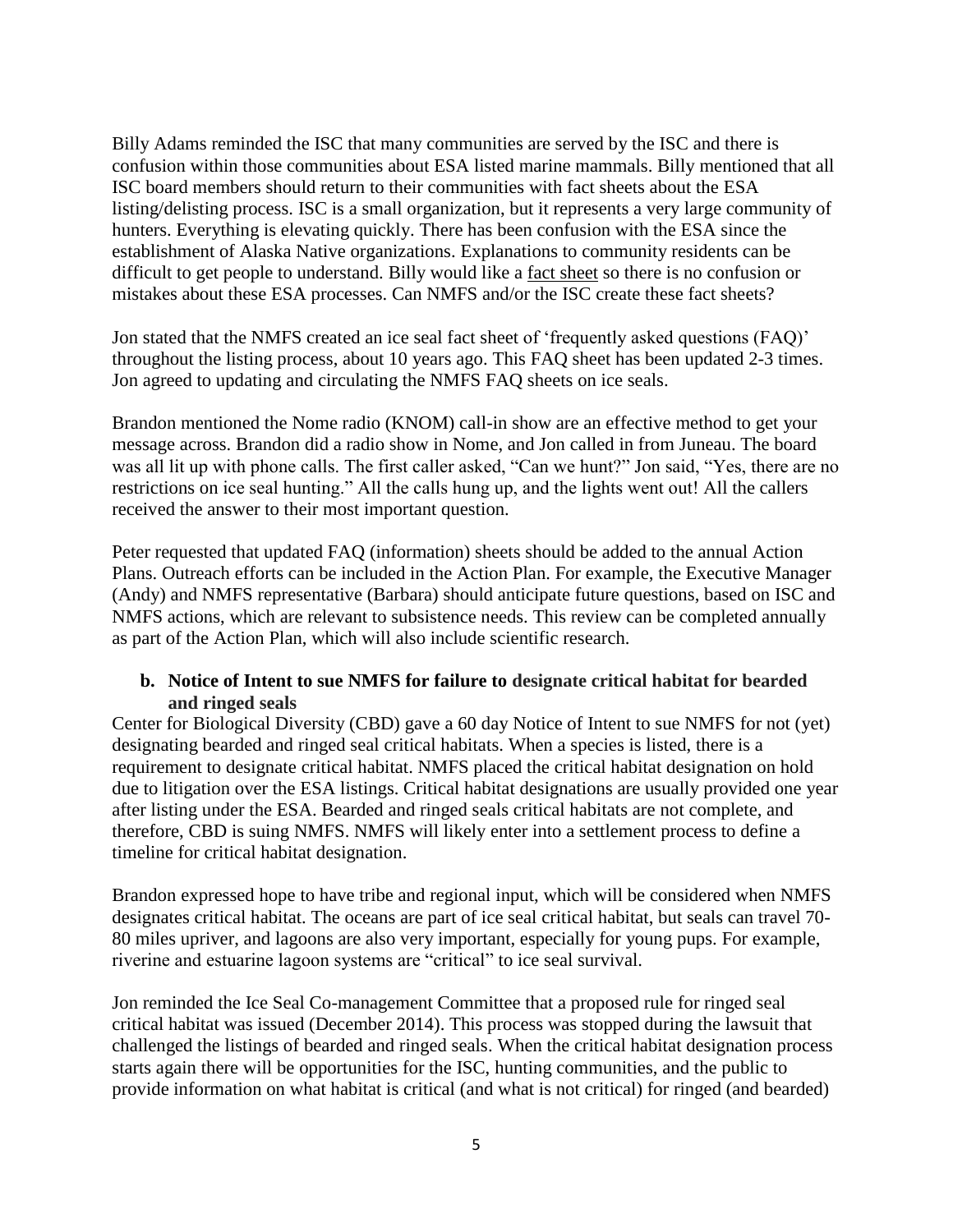seals. What is the best way to engage with hunting communities to collet this information? NMFS does not yet have a timeline for critical habitat designation and has not (yet) prepared a step by step approach.

Taqulik asked what critical habitat means at the community level, in terms of development (i.e., roads). What is the vision of critical habitat that will emerge from bearded and ringed seals? Some expansions opportunities (housing, roads) in Utqiagvik takes years because of eider critical habitat.

Jon replied that critical habitat is not a sanctuary and will not restrict subsistence hunting or other human activities. Critical habitat does trigger Section 7 consultation for projects require a federal action (such as a federal permit) that may affect critical habitat. Even without critical habitat, action agencies still have to consult with NMFS on effects to the listed the species. NMFS determines whether an action will destroy or adversely modify existing critical habitat, based on the value of that particular habitat to a listed species. For example, will construction affect key sea ice features that seals require? It is uncommon for an activity to have a major effect on an entire habitat as a whole. Taqulik asked for a pragmatic approach to critical habitat designation.

Albert stated that critical habitat, as a term, needs to be clearly defined for subsistence hunters. Scientific language about critical habitat is sometimes confusing to the hunters, and should be explained in plain language. What is critical habitat? Jon replied that a FAQ sheet would be helpful. Earlier suggestions to strengthen NMFS outreach products will be helpful.

Shawn Carey asked if Section 7 consultations result in projects being rejected. Jon stated that NMFS and the action agency or applicant go through a negotiation process and NMFS ensures that mitigation, if needed, is built into the design plans for that activity. The only time NMFS has found that critical habitat was likely to be adversely modified by a federal action in Alaska involved the effects of NMFS fishery management actions on Steller sea lion critical habitat.

## **c. Update on MML coordination with Kawerak, Inc. on research activities and coproduction of knowledge.**

Peter works for the Alaska Fisheries Science Center (AFSC), which does research on fish, fisheries, and marine mammals to support management. MML is engaged in a process with Kawerak, Inc. for the past few years to find ways to improve local community engagement on scientific research. They are taking steps o towards a co-production of knowledge, a topic for comanagement since it started. NMFS scientists have worked with co-managers for 20 years, without communication/outreach specialists. They are working to improve local community involvement, to work together with NMFS. There have been some successes and some missteps.

There are changes at AFSC, with a greater emphasis on communications and outreach. Some successes in the past few years are due to a greater emphasis on communication and outreach from AFSC. Changes in personnel opened up opportunities for communications specialist and staff, learning to work with communities and individuals. In particular, this happened with the Kawerak region on fisheries research, and now working with the marine mammal division. Initially NMFS consulted with Kawerak region about their fisheries surveys, which did not go very well. There was suspicion and uncertainty on why the fishery scientists were surveying the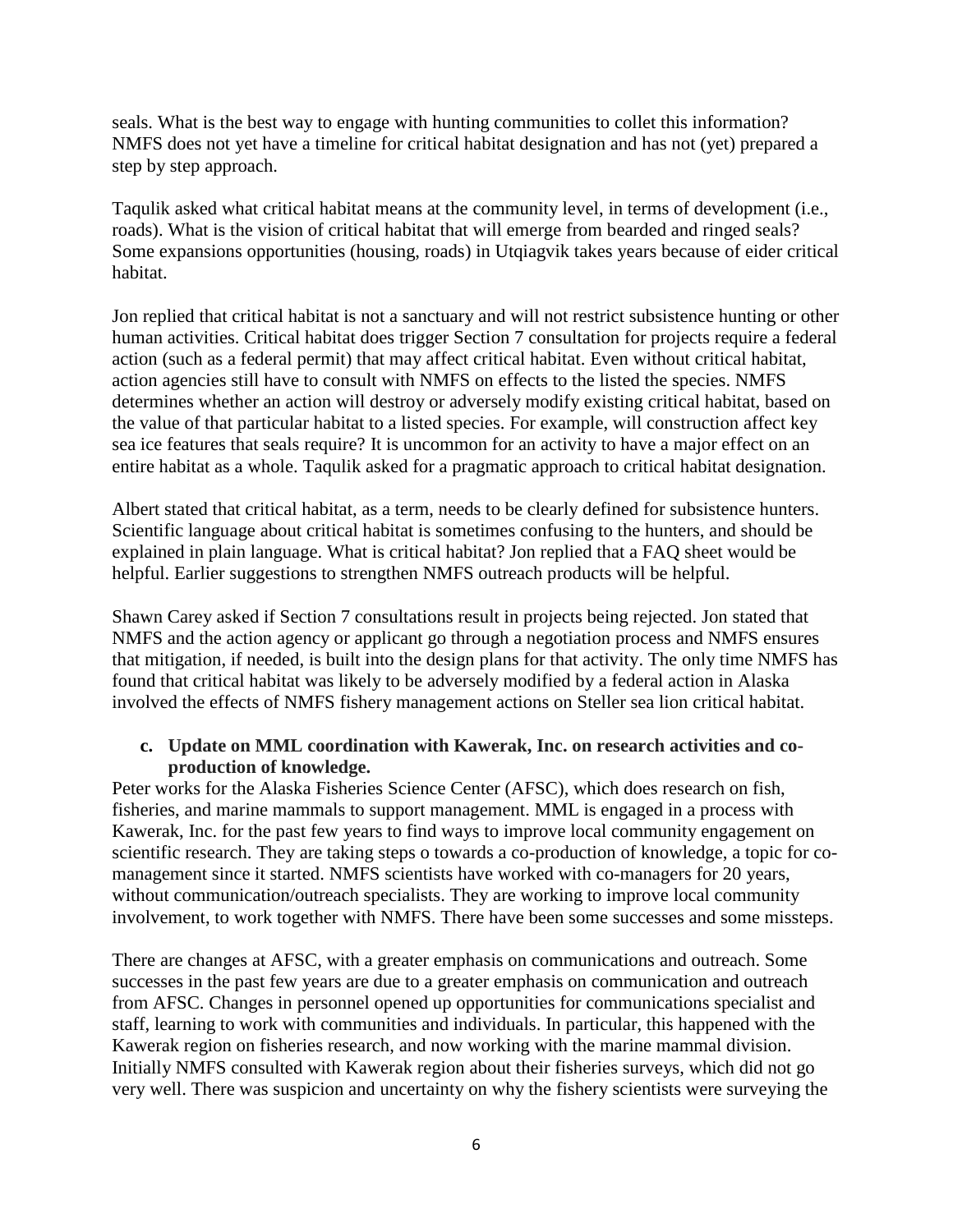Bering Sea and Bering Strait regions. These poor results motivated NMFS to work more closely with Alaska Native partners on science communication.

- 1. New techniques are being used:
	- a. Engage the communities early in research ideas
	- b. Calls to tribal councils
	- c. NMFS participates in Kawerak Regional Conferences i. Present information to the public
	- d. Face-to-face meetings with regional representatives
		- i. Ongoing with fisheries management and NPFMC meetings
	- e. Communications protocol for research activities
		- i. One page brochures/flyers on upcoming research on marine mammals 1. Including the brief description of the project and area map
		- ii. MML envisions more detailed brochures/flyers for other research

Peter provided a template for how AFSC would like to communicate more complex research to Alaska communities. Although AFSC in currently working with Kawerak, this process is applicable to other regions.

Albert asked about the status of Steller sea lions. Peter said that the western Steller sea lion stock is still listed as endangered and the eastern Steller sea lion stock was de-listed (October 2013).

Sam asked which fish are being studied. Peter answered that fisheries surveys in northern Bering Sea and Bering Strait initiated this new push for improved science communication. NPFMC directly AFSC to complete fish surveys in this area, before they can consider opening this area for commercial fishing (open water, no ice). Studies on the fisheries resources inventory began NMFS' discussion with the Bering Strait communities. Sam wondered if herring research was being conducted given their relationship to Steller sea lions. Sam suggested studying the local Steller sea lions during the herring run.

Helen said that the yellowfin sole fishery has cause bearded seals to move north of Bristol Bay and changed the walrus spring migration. Walrus go all the way to Ugashik and Port Heiden the last few years. Helen wanted to know how to establish moratoriums on commercial ground-fish fisheries? This fishery has depleted the area of fish and impacted marine mammal movements. This would protect hunter access to bearded seals Jon answered that the North Pacific Fisheries Management Council (NPFMC) makes fisheries recommendations, which, when approved, are carried out by NMFS. Helen said the Qayassiq Walrus Commission went before the NPFMC, but they did not listen. The NPFMC said there was not enough baseline data to support the reported effects. Bristol Bay Marine Mammal Commission (BBMMC) is trying to conduct local GPS surveys and mapping of the traditional areas used by marine mammals.

Jon said that the NPFMC is the management board for fisheries. The NPFMC make recommendations and NMFS carries out those recommendations. The process is to take your concerns to the NPFMC, keep talking with the NPFMC. Persistence and coalitions can help.

10:45 – 11:00 am BREAK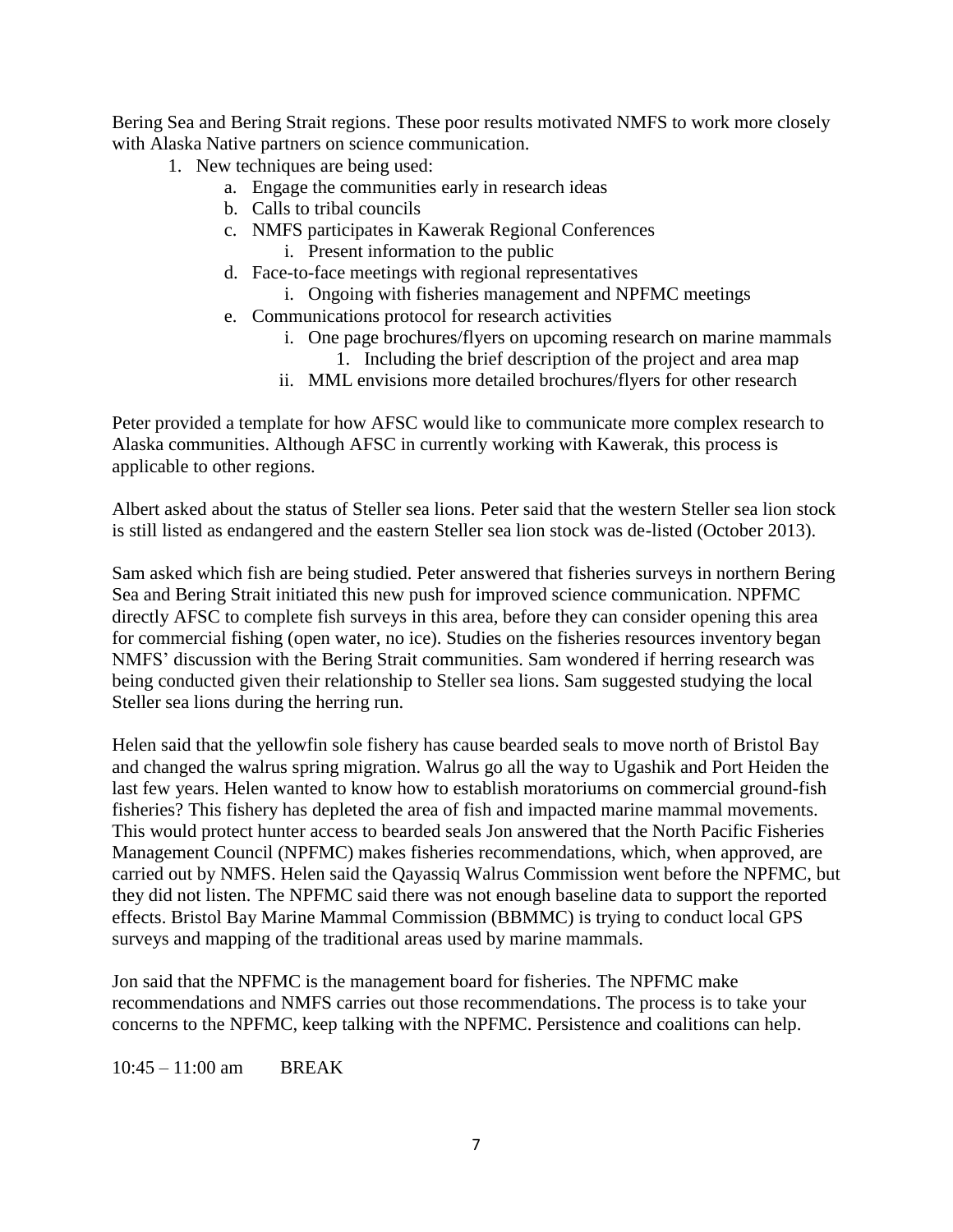#### **11. ISC Funding:**

#### **a. NMFS Section 119 Grants: Shawn Carey**

The ISC needs more funds than are available. The FY20 funding decisions came out last week.

For FY19, NMFS received seven Section 119 proposals (harbor seals are not represented by an Alaska Native organization) from primary Alaska Native organizations. Award letters were sent to the recipients. Every organization received some cuts. Shawn handed the ISC award to Andy.

The ISC Board should review the review panel comments on the ISC proposal. Shawn asked that the ISC distribute those comments.

Shawn supported much of what the ISC submitted in their FY19 proposal. Many things from the FY18 review panel were incorporated into the ISC new proposal, like ISC Board training and more autonomy for a website. The budge was very easy to follow. For example, Shawn supported the ISC Board receive professional training and contract for a separate (from the NSB) website. The total amount for the ISC FY19 funds was just under \$62K.

The only cuts to the ISC proposal was for participant support costs, which is not funded (supported) for any Alaska Native organization. This was a matter of consistency. However, ISC Board members who have an active role with the ISC and/or co-management can be funded (supported).

Taqulik asked about consistency between NMFS and US Fish and Wildlife Service (USFWS) in supporting ISC Board members. Some ISC Board members attend meetings as volunteers, while other attend meetings as part of their paid jobs. USFWS compensates meeting participants with honorariums, through their grant to co-management partners. The Marine Mammal Council provides stipends. If participating in co-management is not part of your job, then hunters need to take annual leave.

Shawn said that Section 119 does not fund (stipend) the ISC Board members. This allows more money to be distributed among the Alaska Native organizations.

Taqulik said that participant costs are allowed, however, it's a NOAA policy to not fund participants. If NOAA wants good representatives on their co-management boards, then participants should be compensated. Knowledge is valuable, yet the hunters and ISC Board are not compensated for sharing their knowledge. This is similar to Robert Suydam providing information to the MMC. Honorariums for hunters is not a salary.

Shawn said that if everyone on these co-management boards received an honorarium, which would be a huge cost to the Section 119 program.

Taqulik wants to continue discussing ISC Board payments (stipends). Could this payment (stipend) be added to the ISC Board per diem payments?

Shawn mentioned that honoraria have not been paid to attend Alaska Native organization meetings with Section 119 funds. However, if ISC Board members or other people conduct ice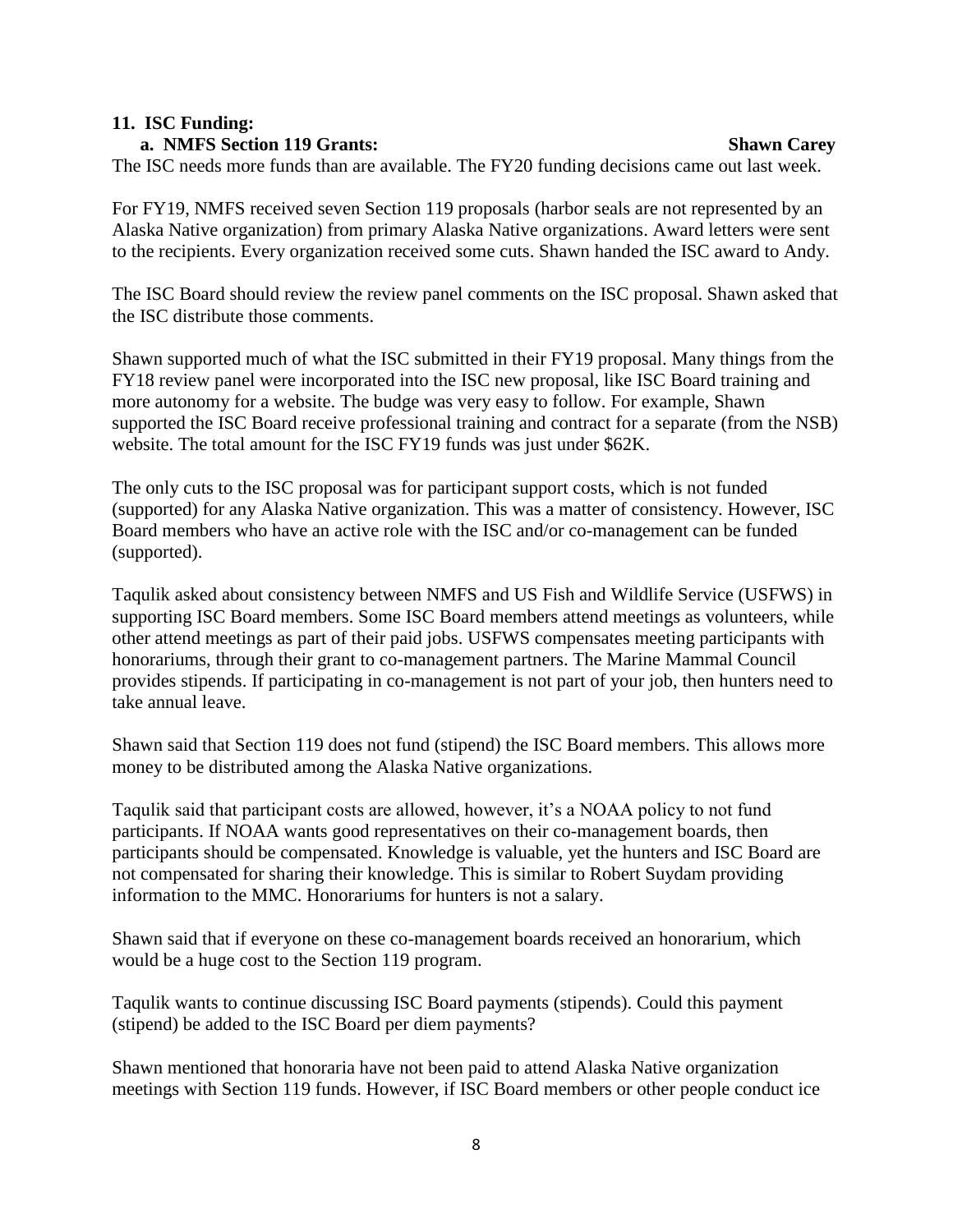seal harvest surveys, ice seal captures, etc., then Section 119 funds, through the ISC, can pay for their time. NMFS co-management agreement with the Alaska Eskimo Whaling Commission has delegates that do get compensated.

Brandon suggested ISC meetings should rotate in regional hubs to allow more hunter involvement. There are two Kawerak representatives on the ISC, which is good; however, if an ISC meeting was held in Nome, then a wider audience and set of participants, who can contribute knowledge, would attend. The ISC would receive more information, more input, from the host region.

Shawn said the ISC proposal had strong support from the Panel review. Shawn encourages the ISC maintain an open dialogue with its Board members. Shawn reminds the ISC to:

i. Section 119 funds are limited. Remember to be clear in the proposal. Identify which priorities are highest, so that if/when NMFS has to reduce proposed budgets, the ISC higher priority projects will be funded.

ii. Don't double dip, don't received multiple funding (i.e., NMFS and NPRB) for the same work.

iii. NMFS funds are for Section 119 (co-management related) projects. The activities in your proposal must be relevant to co-management. Other activities, not co-management, would need funds from other sources.

# **b. Current Application funding for 2019: Andrew Von Duyke**

Details about the ISC Section 119 proposal, award process, and other aspects of NMFS funding that are related to the action plan.

The ISC received 88% of their requested budget for the following tasks:

- 1) One day ISC Co-management Committee meeting with NMFS
- 2) Two day ISC Board meeting
- 3) Once day workshops: 0.5 day for Board training and 0.5 day Board visionary training
- 4) Professional transcription services: to receive meeting minutes accurately and timely
- 5) Two teleconference meetings, in addition to the face-to-face annual meeting
- 6) Stand-alone ISC website (initial design, rollout plan, and one year maintenance) that will provide information to ice seal communities and hunters. Would like the ISC website to have information on ice seals, including: critical habitat, frequently asked questions (FAQ) sheets, listing petitions, etc. It is challenging to be locked into the NSB template.
- 7) Operational expenses: Executive Manager will work on ISC issues; Outreach Coordinator will be the webmaster for the ISC webpage; will arrange teleconference calls, travel, and workshops; Executive Assistant will help the Executive Manager.

Barbara said to have your funding requests connected to co-management for the Section 119 funds.

Shawn said the FY19 ISC budget was great, easy for reviewers to follow. The narrative and table were easy to read.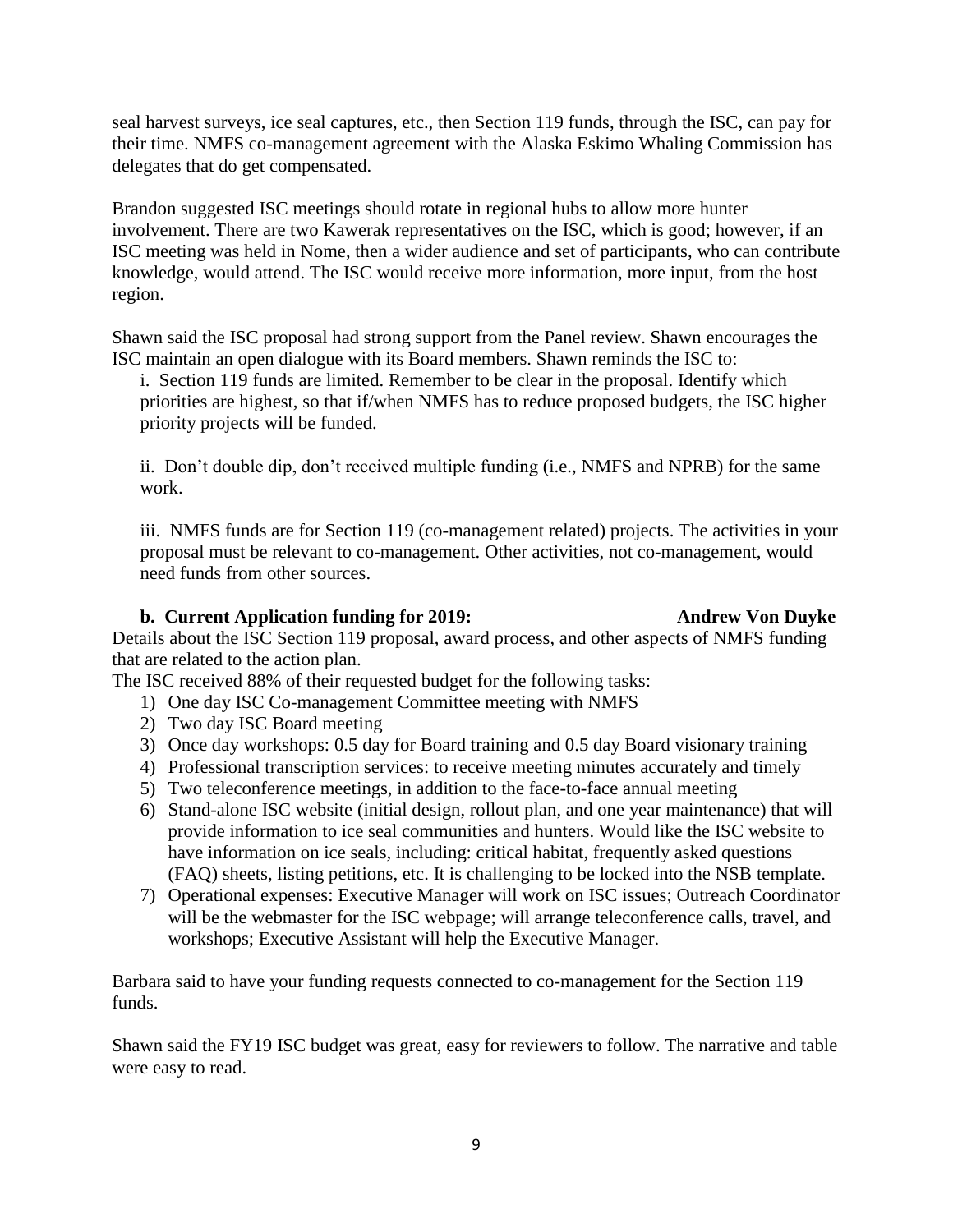Taqulik wants to do more for ice seals as a committee. ISC should have their annual Action Plan, help prepare the budget for next year, and prioritize ice seal concerns year to year.

Shawn reminded the ISC that Section 119 funding is limited. The ISC proposal should prioritize their funding requests, so if there has to be cuts, it will not be to a high priority funding request.

Taqulik suggests the ISC look for other funding sources, as well as NMFS Section 119 funds, and submit proposals for funding.

Helen said that we all work for organizations we have to answer to. We try to collaborate on research and work with the ISC Board. BBMMC takes a multi-species approach for comanagement.

Barbara said that the ISC Action Plan lists funded projects and describes how the award will fund the proposed tasks. The Action Plan is different from an aspirational/visionary plan, or research plan, which has not yet been funded. Future ISC Section 119 proposals should connect to the co-management issues for co-management funding.

## **c. GAP Analysis: phone call: Mike Miller, IPCoMM**

Jon said that Mike Miller with Indigenous People's Council for Marine Mammals (IPCoMM) is working to help Alaska Native organizations grow and be more effective. IPCoMM is working with the GAP analysis (the comparison of actual performance with potential or desired performance).

Mike said that IPCoMM has 17 members, from southeast Alaska to Utqiagvik. IPCoMM is trying to provide a service to all their members. IPCoMM received NMFS funds (and other funds?) to conduct a GAP analysis, which is to compare current funding to what is really needed for operations (the budget you receive vs the budget you need to perform your job). This analysis is to look at real numbers of what it costs for the ISC to be true partner with the agencies. This service is for an outside organization to facilitate the process and review budgets in detail for IPCoMM members. The co-management organizations will perform an analysis that looks at the organization's budgets: "wish list funding" for what you think you need, vs the funding you receive from the agencies. Gap Analysis is the gap between the fund you receive right now and the funds needed to complete your job. In other words, what are the real costs for working with agencies on an equal basis?

The Hope of Nations, Native Nations Institute, and Udall Foundation work with Alaska Native and American Indian groups to perform these budget analyses. Budget details are emphasized, with a goal for a fully funded organization that able to complete the work it should be doing. These budgets could include competitive salaries, health benefits, etc.

Reviews for some Alaska Native organizations with IPCoMM are currently under analysis and will be completed in June 2019. These Alaska Native organizations will hopefully put together a package (test cases) to show to congressional staff. The ISC will be in the second round of analysis.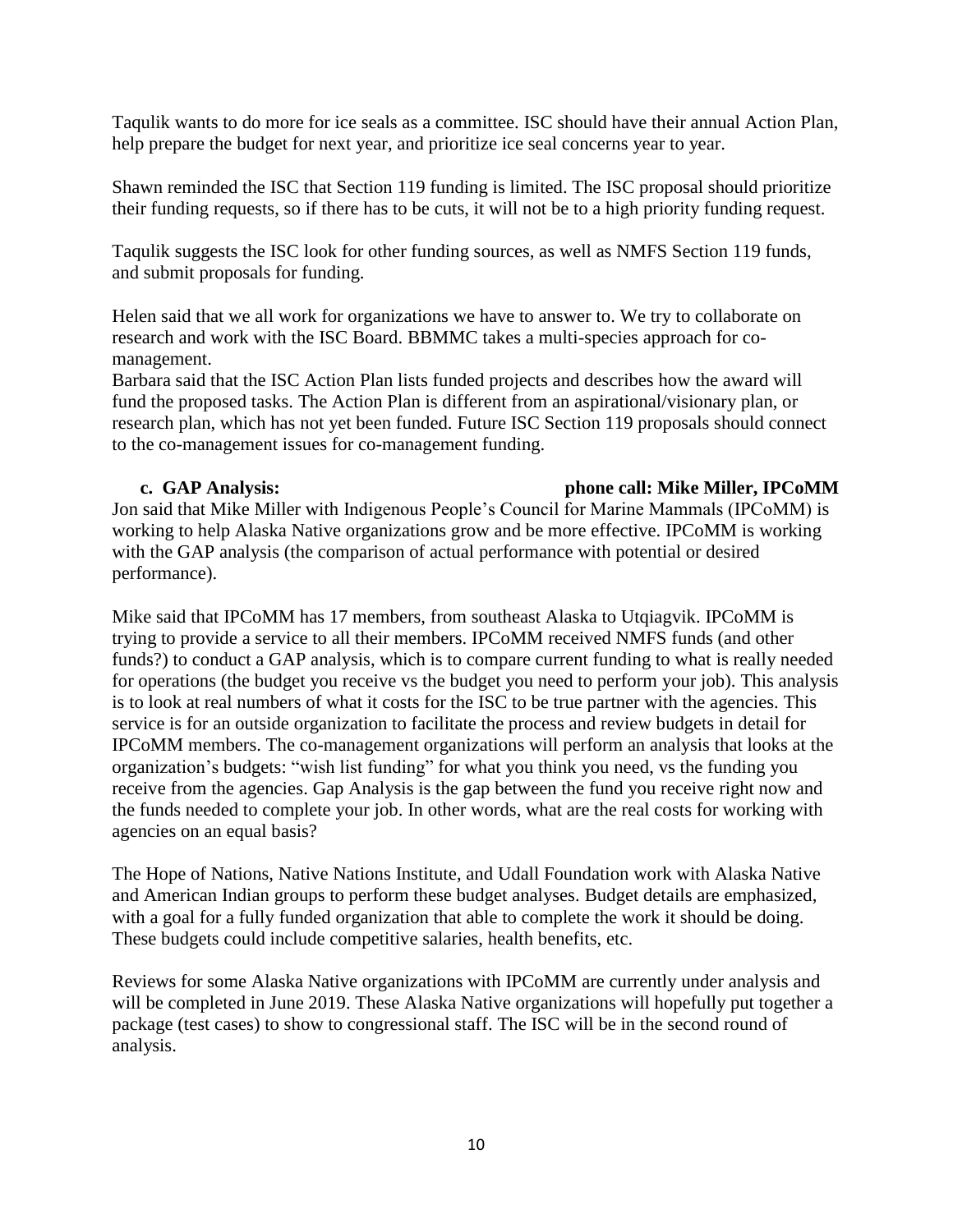Barbara asked about other sources of funding. Co-management funds through NMFS are stagnant, and therefore, additional funding sources can assist the ISC expand their efforts for ice seal conservation.

Mike Miller's plan with this training to for IPCoMM organizations to take their products and look at other funding sources, and not just agency (NMFS and USFWS) funding.

Corrections to the report:

1) Jennifer Hooper. There are two 'n' in her name and requests the pages be numbered.

1146PM: Lunch Break

1:00PM: Afternoon session starts

**12. Draft Action Plan: Andrew Von Duyke and Barbara Mahoney**

# **a. Review and work on the 2019-2020 Action Plan, which includes information and activities needed to promote the conservation of Alaska ice seal populations and comanagement of subsistence uses of ice seals in Alaska.**

Barbara provided a synopsis of last year's Action Plan 2018 – 2019. The purpose of the Action Plan is identify the co-management actions that can be completed by the ISC and NMFS, using the received Section 119 funding.

Andy suggested the ISC copy the NSB Wildlife Observational Database as a tool on the "new" ISC website, with data fields, drop-down menus, etc. This Wildlife Observational Database can be completed online by hunters and ISC representations while talking on the phone, in person, or the provided data can be entered by ISC staff from emails, telephone calls, etc. Finally, this wildlife observational data request can be replicated in a questionnaire (hard copy/paper) format, and then entered into the database. At the beginning, the Wildlife Observational Database format requires guidance from researchers to allow the data to be collected in a manner that is most helpful and informative. Maybe his Wildlife Observational Database records could be a phone app someday.

Albert mentioned the ADFG harvest surveys that have been done for the past  $6 - 7$  years. Albert conducts the harvest surveys and asks older hunters about the local changes. These hunters observed a great deal of change during their lifetime. For example, in Hooper Bay, there was always shore-fast ice till June, now there is much less ice and it's usually gone by June. Albert advocates for more historical TEK documentation and recordings, to compare over time.

Peter mentioned that NMFS will work on the Wildlife Observational Database format. Peter suggested that prior to designing anything, NMFS should consult with ADFG to keep consistent and draw upon their expertise.

Helen suggested that the information format should recognize differences in regions. Regions have unique sets of conditions and they may not all fit with a single questionnaire.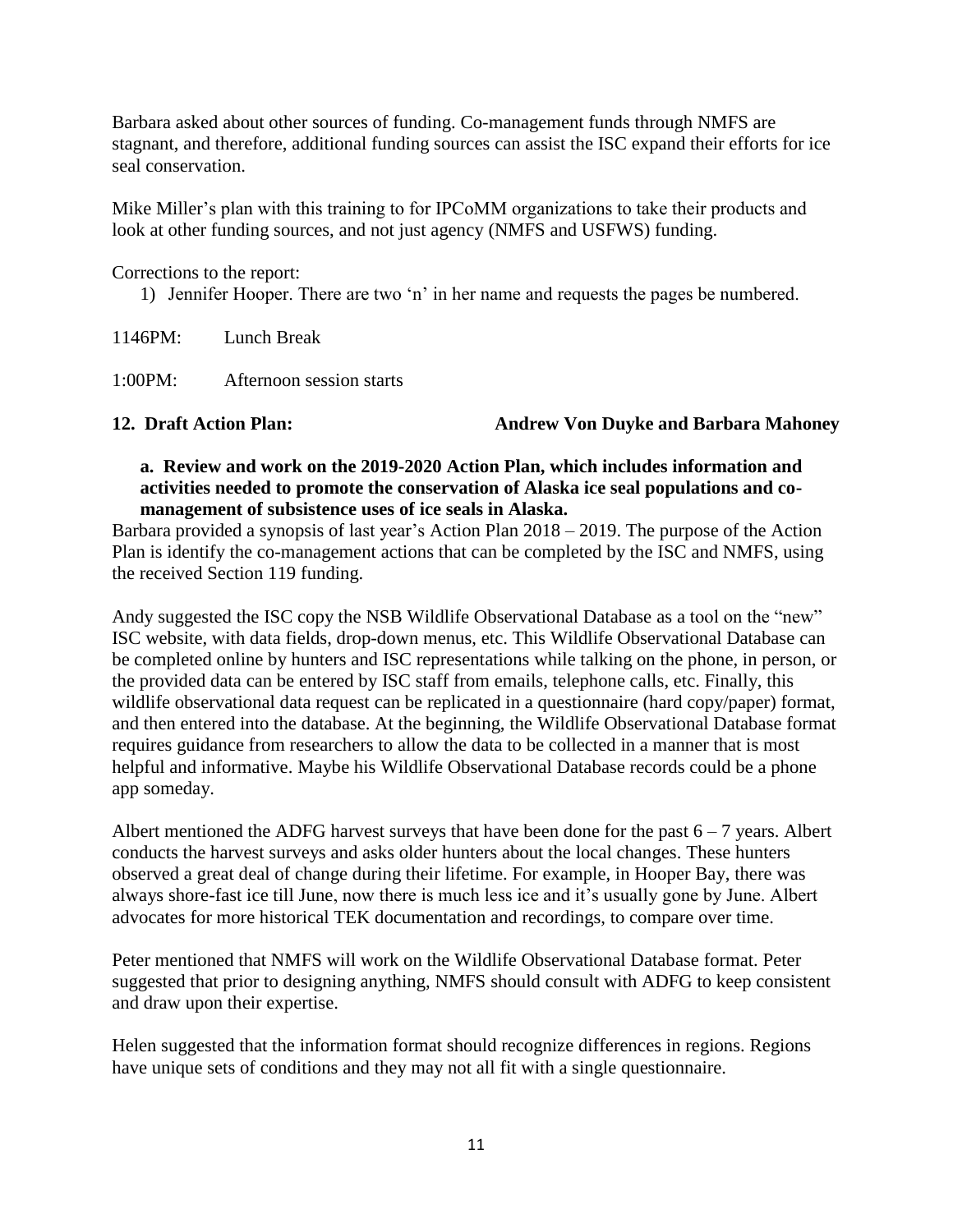Taqulik asked what are we trying to learn and what should be reported? How often will the data be summarized? How will the ISC make use of this information? Perhaps it would be prudent to hire a professional social scientist. The ISC should avoid collecting data that will not be useful.

Helen reminded scientists to ensure that format fits with the Native community members' ability to understand. Careful wording is important to ensure that community members are able to best communicate.

Peter thinks the Action Plan should describe realistic incremental steps that will move the ISC toward the large scale aspirational goals that live in the founding documents (e.g., comanagement plan, harvest plan, etc.).

Sam commented about the immense work to monitor all the ice seal harvests. Regional hunters have their own methods and timing to hunt seals, which varies by region.

Barbara mentioned that in May 2019, NMFS declared an unusual mortality event for the threatened gray whales along the western Pacific Coast, from Mexico to Alaska. There were five stranded gray whales, 9 to 28 May in Alaska, and more stranded gray whales are expected.

Any joint radio shows should be scheduled in synch with the hunters' activities.

Next steps for the Action Plan is to have a small group (Andy, Barbara, Brandon, and Peter) edit the Action Plan. This should happen by mid-June. Once the Action Plan is ready to share, it can be sent by email to the ISC. The small group should integrate the ISC's suggested edits and revisions.

## **13. Closing Comments**

Barbara mentioned that Dr. Colleen Reichmuth (UC Santa Cruz) will attend the ISC Board meeting on Thursday. If the ISC Board agrees, Dr. Reichmuth can present information and results from her research on comparative cognition, bioacoustics, and behavioral ecology on ice seals.

Peter provided the AFSC's Draft Research Communication Protocols that has instructions to MML (themselves). AFSC is looking for feedback and ideas to help make information, via communication protocols, useful to the ISC and their communities.

Billy expressed gratitude for this process of both parties, ISC and NMFS, working together. Separate agendas lead to loss of trust and mixed feelings within the group, which takes a very long time to repair these relationships and come back together. This happens in other Alaska Native organizations. There can be times when members are involved in a wrong way. The ISC has an opportunity to ensure that we are working together in the right way ("hand in hand"). Successful organizations are those that work together. The ISC and NMFS can continue working towards better communications and meeting more often. Billy is personally thankful for the opportunity to speak on behalf of hunters and commends Brandon for his hard work in handling many animals. Quyanuk.